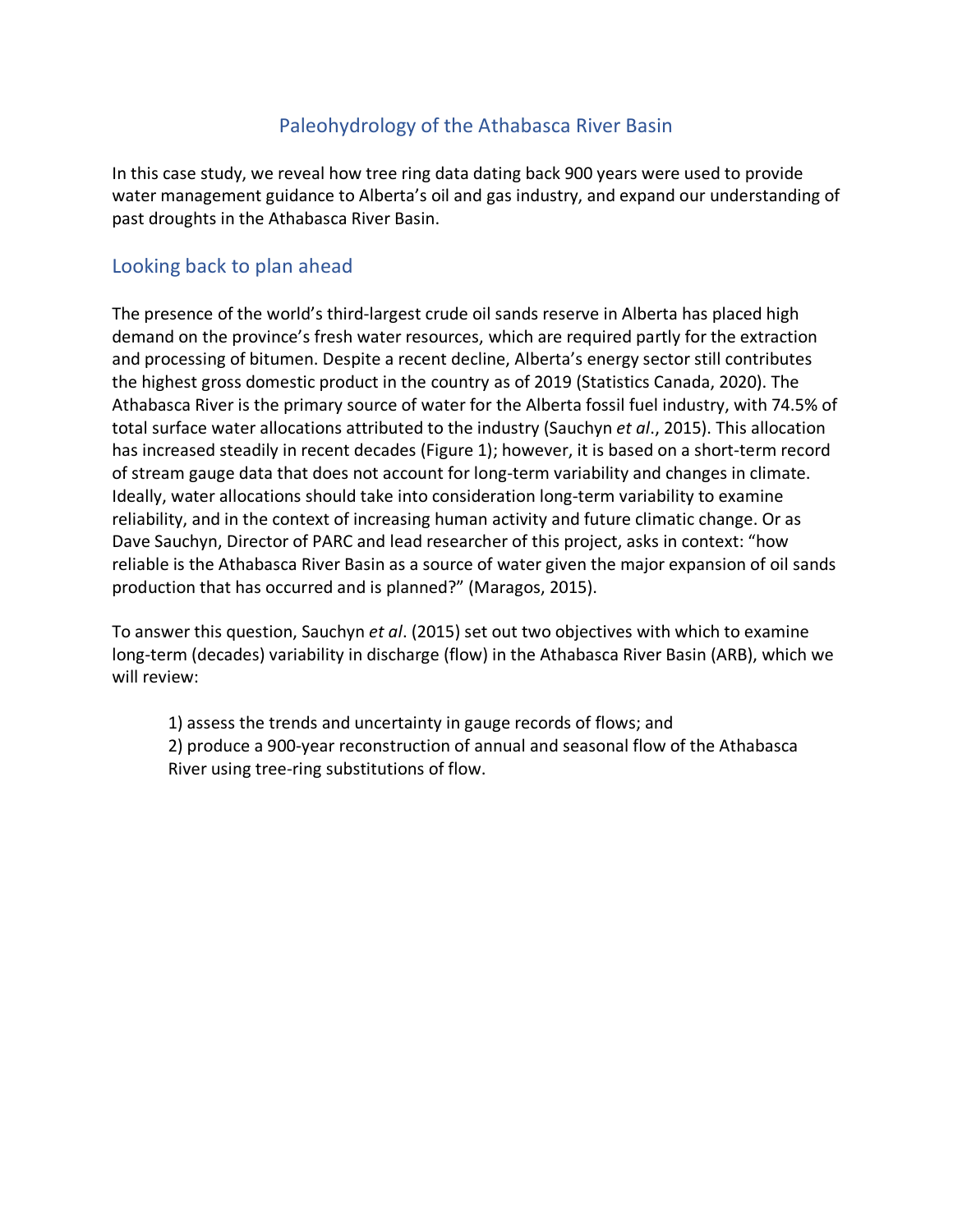

Figure 1. Water allocation in billions of cubic metres by sector for the Athabasca River Basin, 1960-2010. Adapted from Sauchyn *et al.* (2015), with permission from the Government of Alberta.

# The Athabasca River Basin

The Athabasca River Basin (ARB), depicted in Figure 2, covers 24% of Alberta's landmass and is the second-largest river in the province. Fed by snowmelt from the Columbia Glacier, the ARB provides ecologically important wetland habitat, and its intersection with the Peace river at Lake Athabasca forms a UNESCO World Heritage Site (Athabasca River Basin Research Institute, 2017).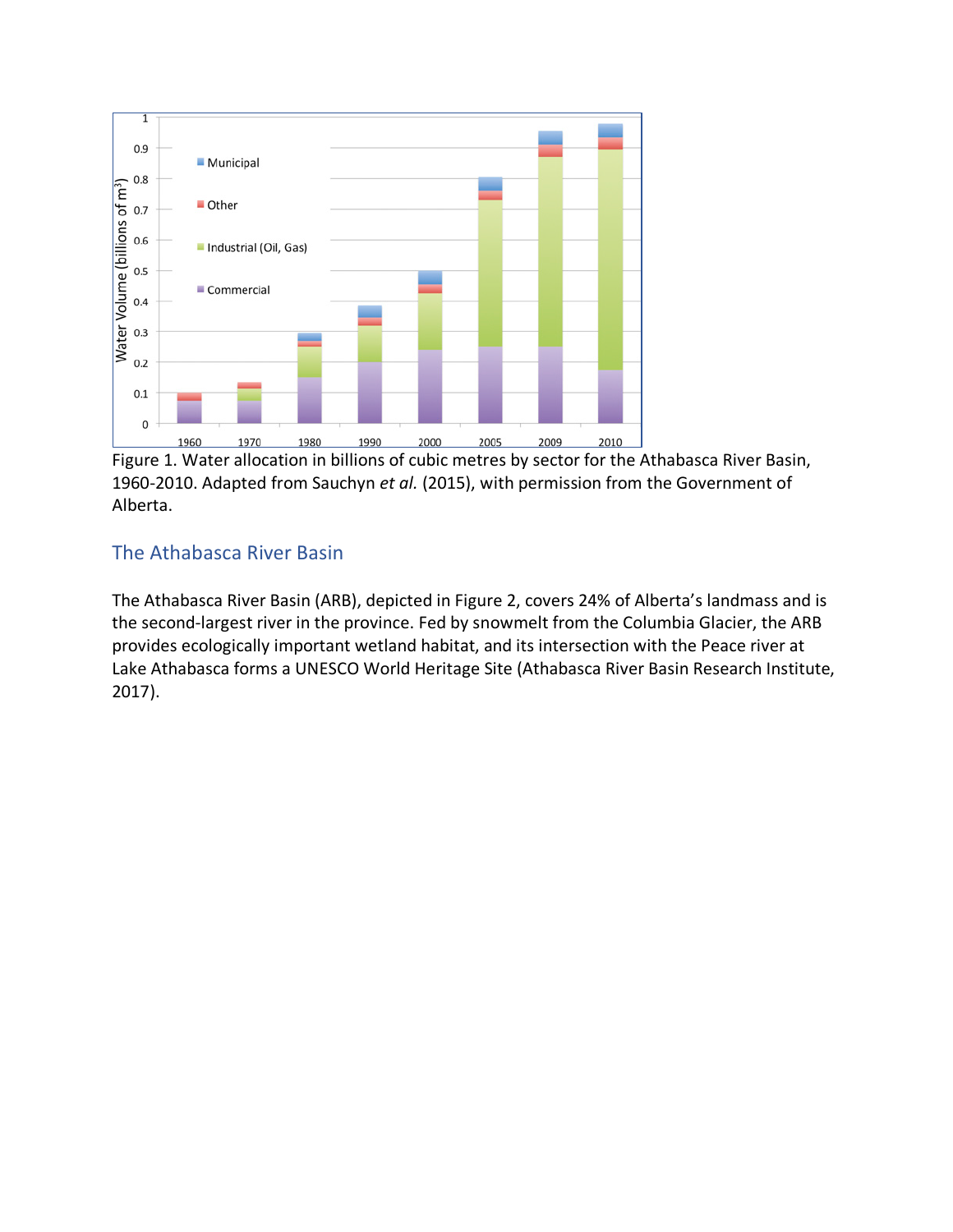

Figure 2. Major drainage basins of Alberta. Adapted from Sauchyn *et al*. (2015), with permission from the Government of Alberta.

# Using trees to assess the past

Streamflow records from stream gauges fail to capture the full range of variability (highs and lows) that can be detected by a longer **proxy** record. A proxy is a physical feature(s) of an environment that has been preserved (*e*.*g*., tree-ring, ice core) and can be used as a substitute for measurements. Moreover, gauges are prone to data gaps due to instrument error and malfunction, decommission, and loss during flood events. Nine periods of streamflow of at least 55 years in length were obtained from gauges during the period 1913 - 2013. The influence of multi-year climate variability (**teleconnections**), which can exert impacts on flows in the Canadian Prairies (St. Jacques *et al*., 2014), was removed to isolate flow changes related to regional climate. Declining flows in the ARB were evident in the relatively short instrumental record.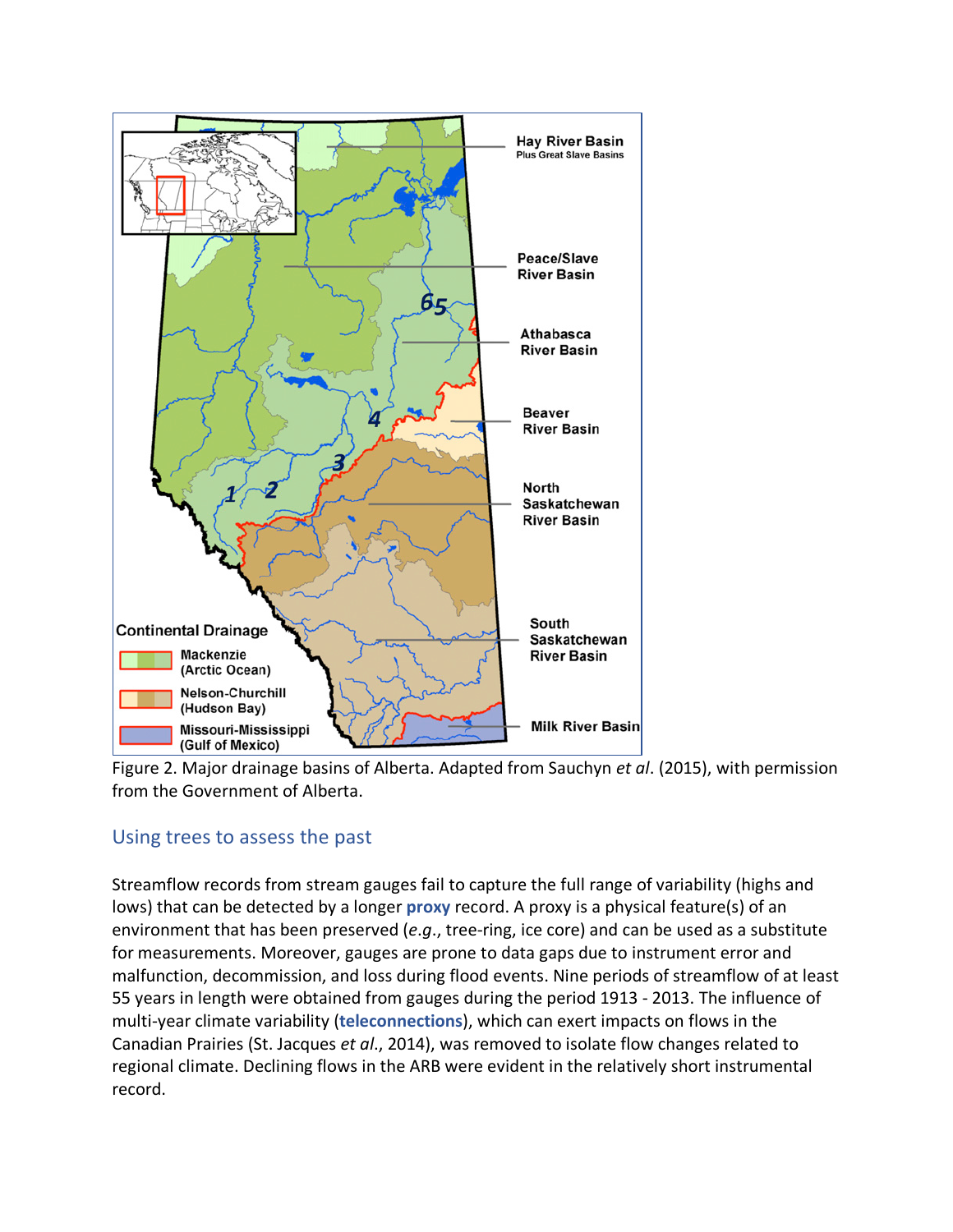River flow was reproduced and reconstructed from tree rings of long-standing trees at a network of sites in the upper reaches of the ARB and in nearby watersheds by the PARC and University of Regina Tree-Ring Lab. Dating and understanding past events from tree rings is known as **dendrochronology**. Long-term flow reconstructions indicate that river flow has been more variable than short-term gauge records indicate. This is not surprising that a longer record of data yields more insight into the nature of the river and its behaviour. This does, however, hold tremendous implications for the oil sands industry and water management at a broader scale in light of a warming climate that is likely to produce persistent drought events (Sauchyn *et al*., 2020).

# Applying the Data for Water Management

Many studies have examined streamflow trends in the Canadian Prairies, particularly as growing concerns of a changing climate, water allocation and management, and environmental stewardship within the context of economic growth continue to shape the landscape. This study was novel in that it removed the influence of large-scale variability caused by teleconnections.

Five tree-ring reconstruction models were used to reproduce streamflow, all of which demonstrated statistical significance (i.e., didn't work simply by chance) in predicting streamflow as compared to gauged flow for the period 1962-2017 (Figure 3). This indicates the reliability of the tree-ring models in not only reconstructing flow before we could directly measure it, but speaks to the ability of the models to *reproduce* accurate results when compared with direct measurements.



Figure 3. 1962 - 2017 comparison of instrumental (blue) and reconstructed (black) water-year (October - September) flow (in cubic metres per second) of the Athabasca River. Adapted from Sauchyn *et al*. (2015).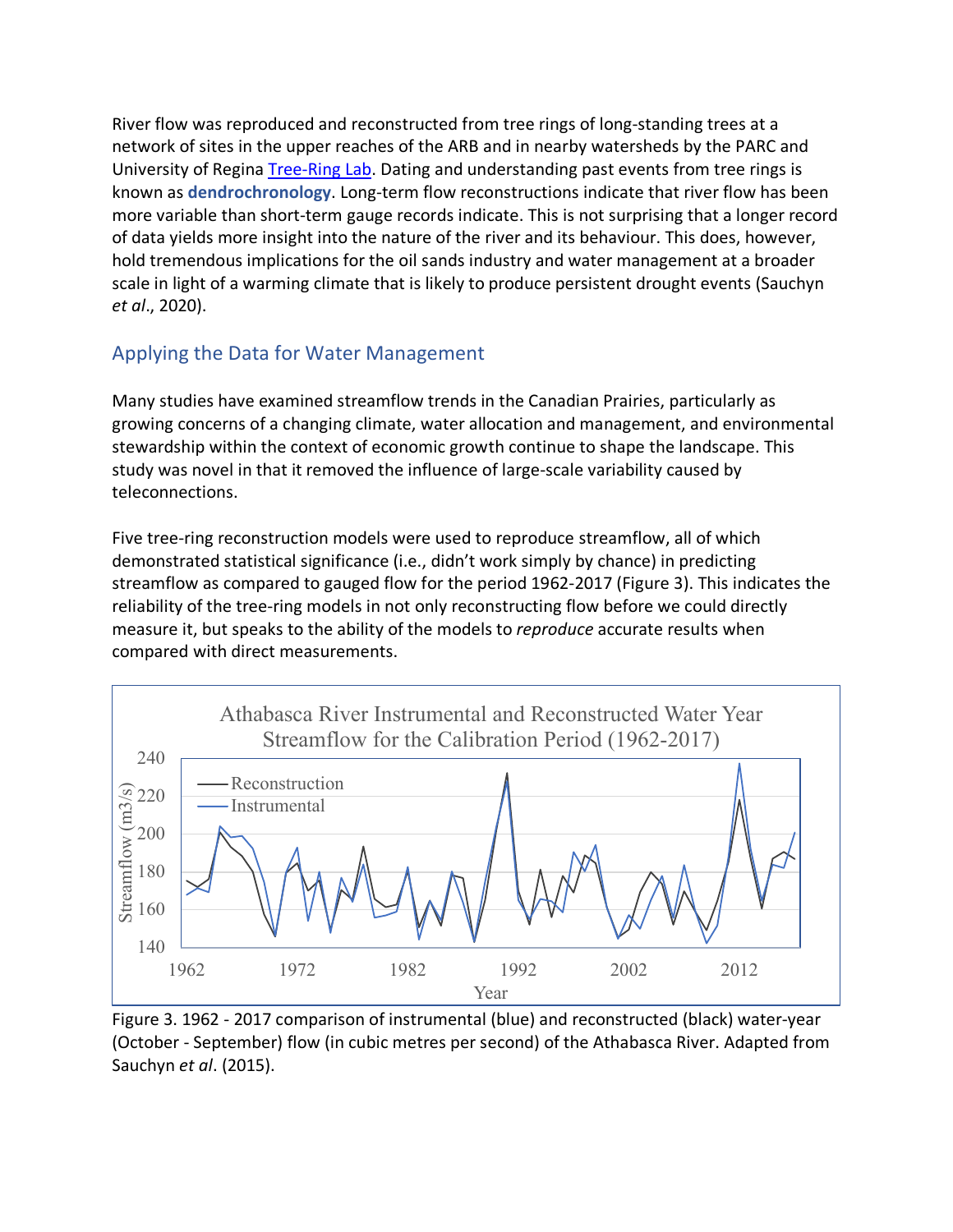The 900-year reconstruction of flow (Figure 4) uncovers periods of severe drought (e.g., 1790 - 1806) and prolonged drought (1311 - 1409) that are otherwise not represented or known due to the relatively recent record of monitoring streamflow through gauges. As such, water allocation and management must take into consideration longer-term trends and observations of flow to incorporate the larger range of variability. This is particularly salient as the climate continues to warm and sustained droughts are expected to impact the Canadian Prairies.



Figure 4. AD 1111 -2018 reconstruction of water-year (October - September) flow (in cubic metres per second) of the Athabasca River from tree-ring reconstruction. Adapted from Sauchyn *et al*. (2015).

As water management decisions have largely been framed on relatively short and incomplete instrumental records of streamflow and discharge, there is a lack of data and sound understanding of the longer-term variability and potential for low- and high-flow events that can impact sustainability and feasibility at a number of scales. With the Canadian Prairies expected to experience warmer temperatures and a decrease in average summer precipitation (Sauchyn *et al*., 2020), we can expect more low flows within the ARB and beyond.

# For Further Reading

#### PARC / University of Regina Tree Ring Lab Dendrochronology Video (6 min)

# Acknowledgements

This project was sponsored by Canada's Oil Sands Innovation Alliance, and provided the oil sands industry with an expanded perspective on the variability and reliability of their major surface water supply; a perspective that captures extremes of climate and water levels that are outside the range of recorded historical flows.